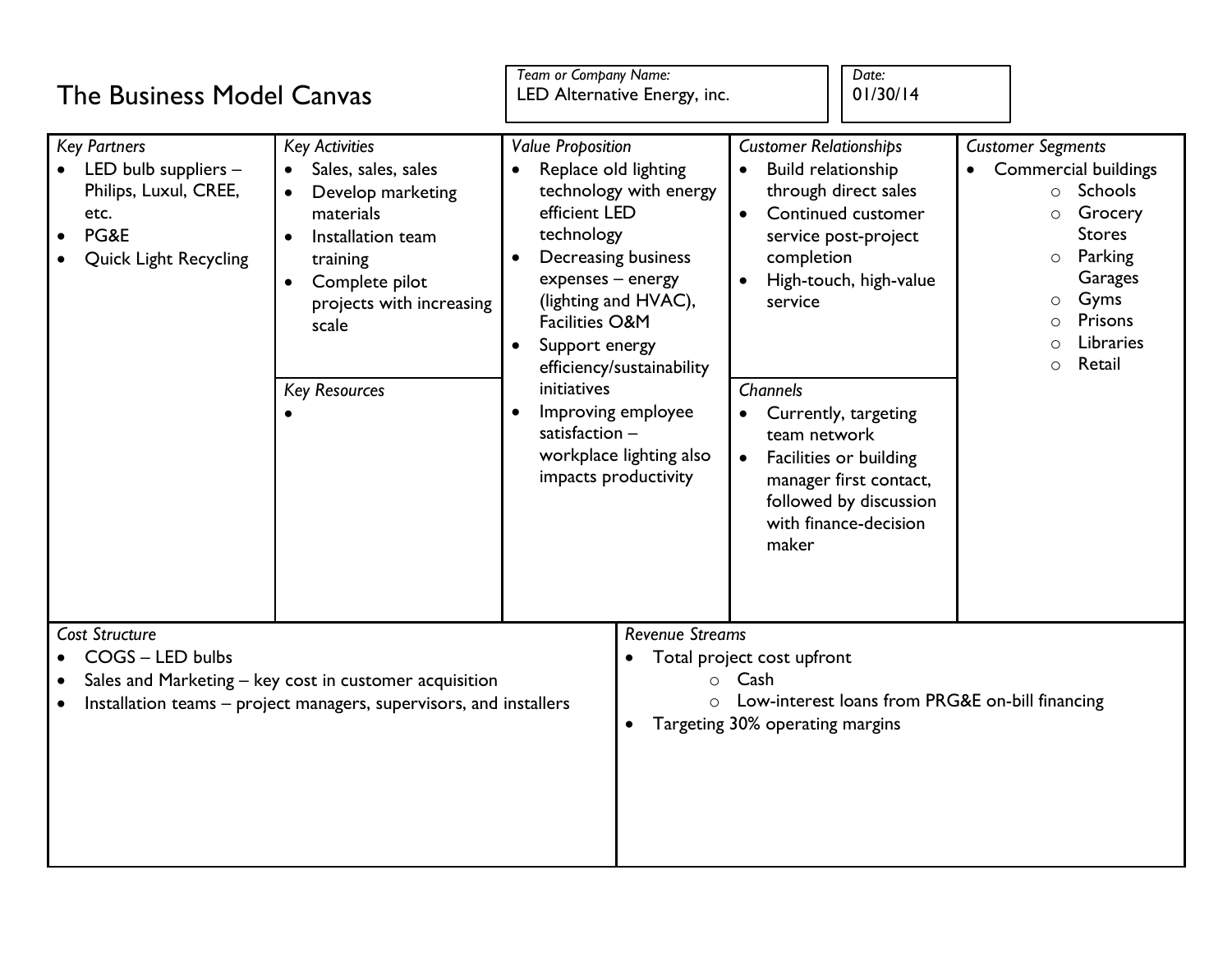# Executive Summary

Intoday'sworldofrising energy costs andincreasedfocus onsustainability, the realmof energy-saving technology has become increasingly pushed into the public sphere of attention. With this in mind, itis here at LED Alternative Energy (LEDA) that we seek to insert ourselves into the essence of this dilemma.

As the first movers into this market, our mission is simple: to facilitate quick and easy installation of LED lighting into commercial, industrial, and educational facilities. Philips predicts that there are over 2 billion linear fluorescent light bulbs in the U.S. alone. With a projected sale price of \$40-\$50per LED unit, it is clear that we stand to enter a domestic market of \$80-\$100 billion. This enormousfigure foreshadows what is yet to come if global expansion into international markets were to occur.

Our firm offers the coordination to retrofit almost any facility in Northern California with LED lighting within a day. An average electrical contractor may take up to a month to retrofit a facility due to their lack of ability to scale. Prior to the actual retrofit, our team of C-10 national account managers will provide a free energy audit and consulting service for any prospective client as to whether LED lighting would be feasible in the long-term scope. This expertise comes not only from our painstaking research in the field, but also from our firm's own formula for evaluation. Finally, LEDA is uniquely positioned in relation to other firms in its supply chain. Through a house account with Luxul (our supplier of linear tubes), our firm has received favorable pricing far below the market price, creating a strong competitive advantage. From that point on, our firm has vertically integrated the entire process ofreception ofthe bulbs to installation, giving us efficient, and effective control of the supply chain. This ideal arrangement was only possible through the strong network arrangement between LEDA and oursuppliers, contractors, andlaborforce.

What LEDA seeks to offer its clients is not a simple way of saving money or utility costs, but an opportunity to make a step towards a more viable future. We pride ourselves on not just focusing on the bottom line, but the bottom line of our environmental stewardship and enhancing their facilities lighting environment.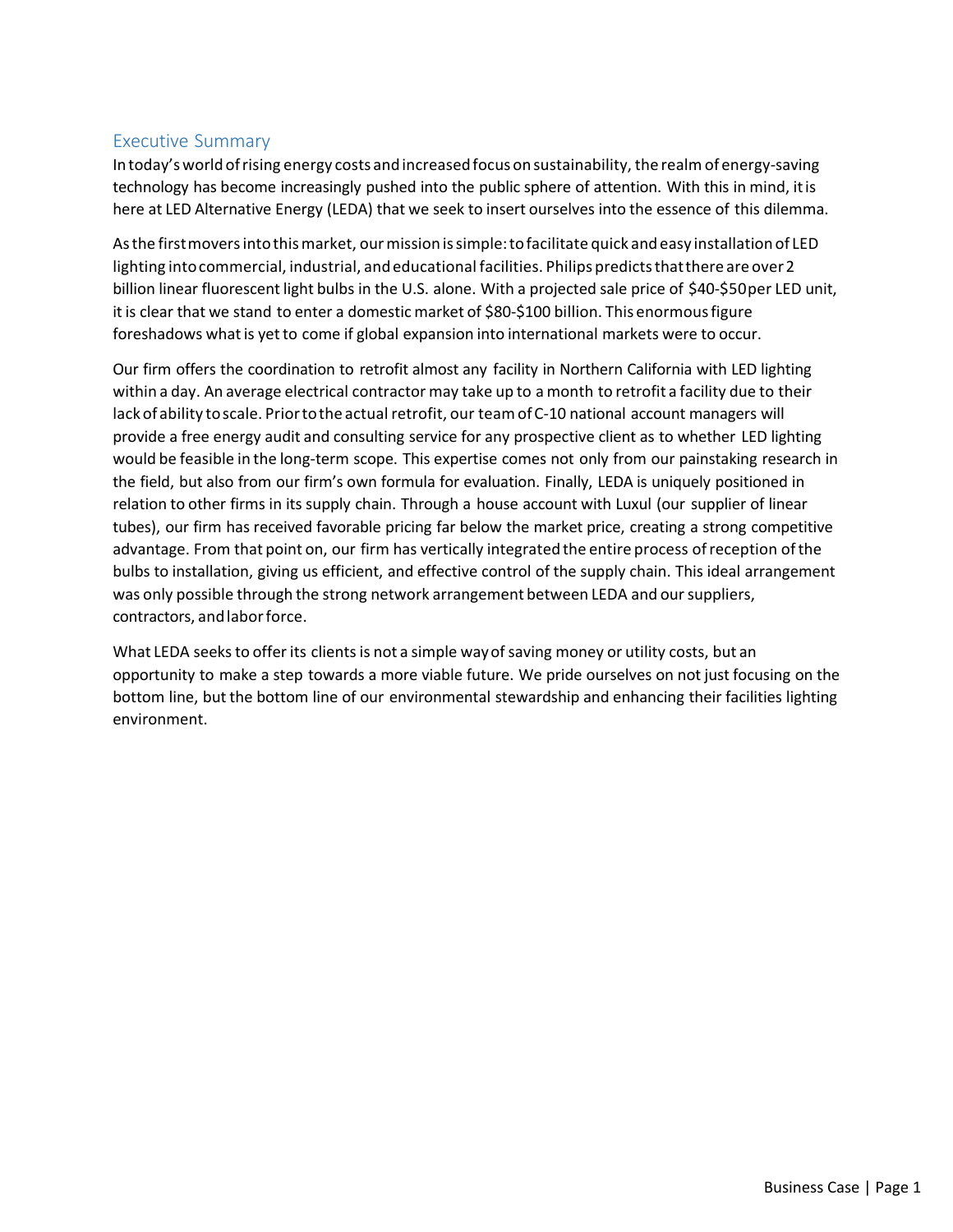#### Business Overview

At LED Alternative Energy we believe at LED technology isthe future of lighting. We are a turn-key LED lighting solutions company. We provide lighting consultation, supplier selection, financing options, and post-project customer service. Currently, we are focused on replacing florescent tube bulbs with direct, LED retrofits.

## Value proposition – financial

LED technology has finally come down the cost curve to be feasible for commercial customers to upgrade their existing florescent lighting. Coupled with rising energy costs and a focus on energy efficiency, LED lighting upgrade projects now have a payback period of less than three years. Furthermore, utility companies (like PG&E) are offering low (sometimes 0%) interest loans for energy efficiency projects.

#### Value proposition – environmental

LED's are significantly more energy efficient than traditional lighting technology. They are able to reduce our demand on electricity dramatically. By reducing commercial and industrial demand for electricity we are offsetting the need to produce electricity from fossil fuels and also delaying the need to build additional electric capacity. Furthermore, the florescent bulbs we are replacing contain toxic and hazardous materials (mercury) while the LED's are completely safe.

#### Vision

The future of lighting is LEDs. The market economic forces are now aligning to allow that transition but it will require a new, innovative services company to usher in the shift. We believe that the time is now to develop such an organization and help reduce our electricity demand.

#### Current status

We are currently in planning stage with several clients to do pilot projects. We have identified and are working with a supplier for the LED bulbs, but will strive to stay brand agnostic. We have an executive team of 10 co-founders and part-time employees. We have a three person board with legal, entrepreneurial, finance, and strategic expertise.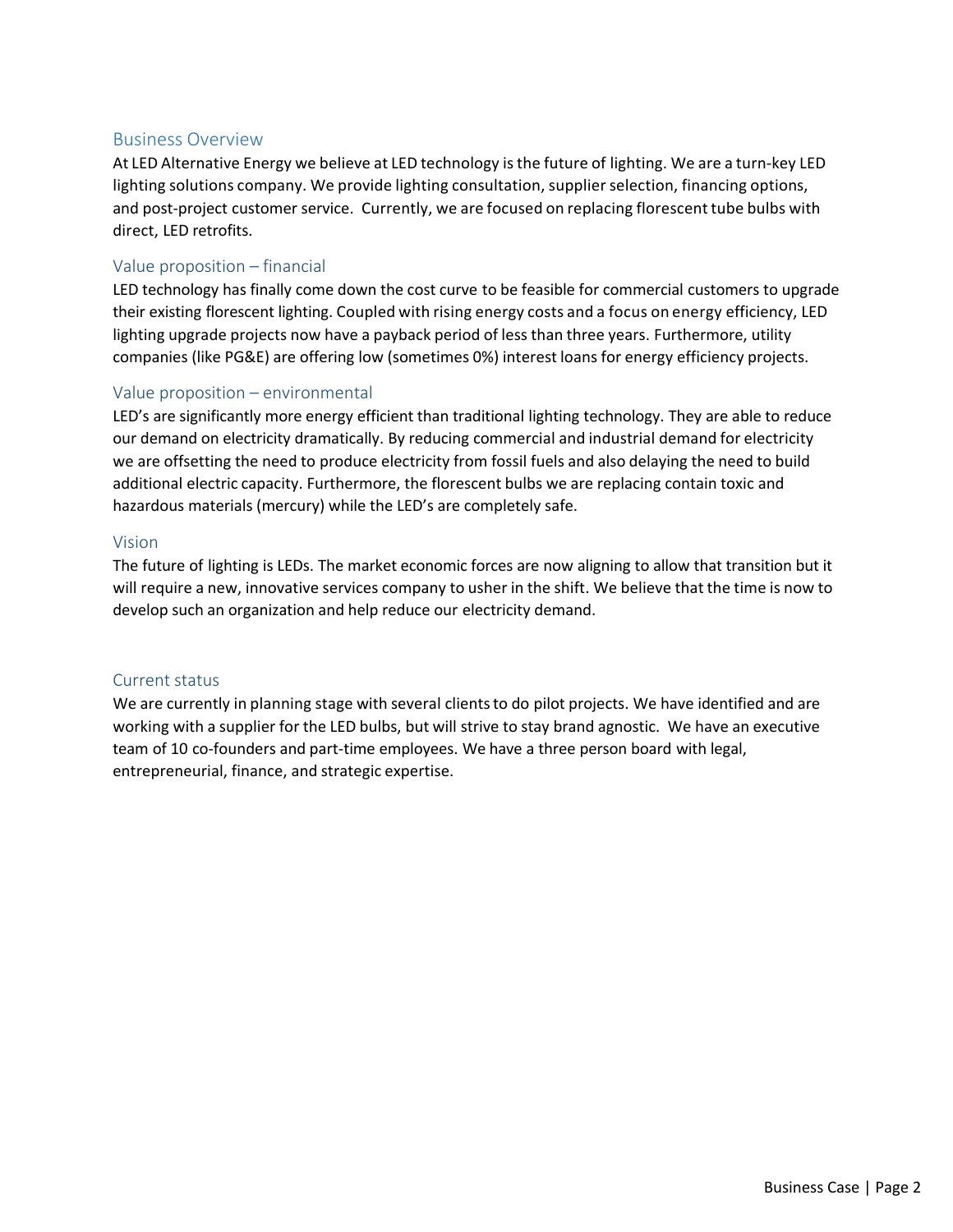# The Market Opportunity (the problem, the pain)

LED's have a current market capat \$6.8 billion, however by the end of the decade that number will reach \$68 billion. According to the energy star, there are 4.8 million commercial buildings and 350,000 industrial facilitiesintheUnitedStates. The annual energy costs for US Commercial and Industrial complex's is \$202.3 billion (with a 30% inefficiency rating). If these firms went LED, savings would be estimated at \$20 billion or more per year. Return on investments for these firms to switch to LED's range from 8 months to 3 years. Compared to Solar, this is a fantastic first opportunity to sustainability and savings. In addition, for every MW of savings, there is a positive externality of 661.82 lbs of carbon saved from being emitted into the environment. The possibilities are endless, as by 2030, projections are that LED's will be the leader atlowering energy consumption and be the primary lighting source for the planet.

# Market Solution

## Product(s) or service(s)

We provide three levels of service:

- Consultation we analyze a client's current lighting system to determine if they will be a good candidate to adopt LED technology
- Installation we provide installation services that procure the LED bulbs, replace them onsite, and recycle the old toxic florescent bulbs
- Finance we provide full-service assistance in securing low-interest funds from local utility, state, and federal government sources.

## Competitive Advantage

Currently, most commercial and industrial building owners outsource their lighting needs to electrical contractors. These electrical contractors have no incentive to replace the current technology (they understand the old technology and they are respond slowly to technological change). Furthermore, they would suffer losses on O&M contracts if their clients transition to LEDs as LEDs last about 2.5x longer than florescent bulbs. Our company, on the other hand, is starting from the ground up to focus on the LED technology and build new business models to factor in the longevity and durability of the technology.

Our greatest competitive advantages will come from first mover advantage, expertise, and strong customer satisfaction.

# The Market

We will be targeting commercial and industrial buildings with at least 1000 light bulbs. We need this scale to secure whole sale pricing. Furthermore, we are targeting buildings that keep the bulbs on for at least 18 hours a day.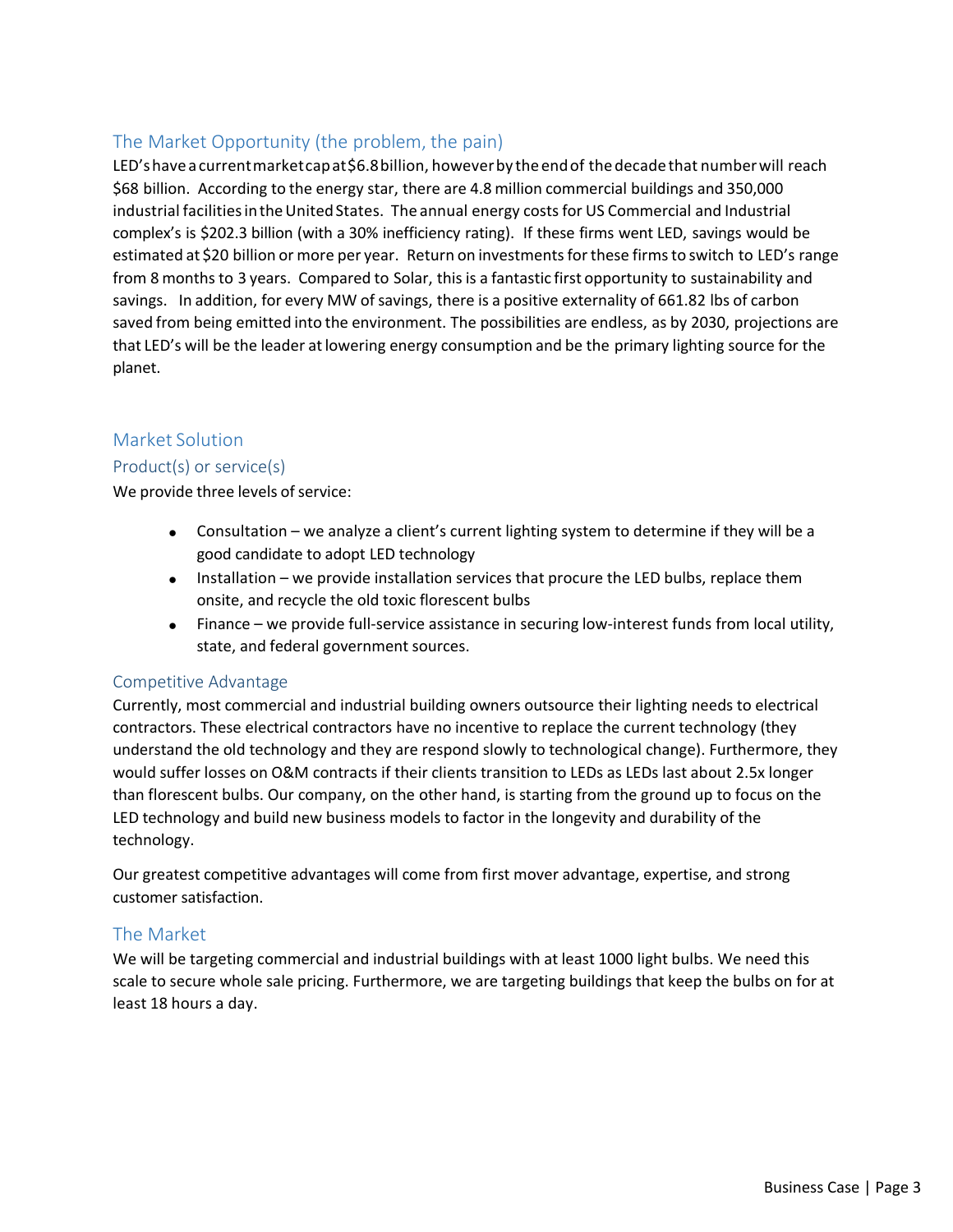# Financial and Social Impact Summary

The financials for our firm aim for a 25% profit margin and 49% gross profit. Our return on investment for our clients range from as low as 8 months to a high of 3 years depending on factors associated to their building.

#### Social Impact:

Each LED type will have its own characteristic **watt output** which, when multiplied to the **amount of bulbs** for each type, will determine the **total watts per bulb** for that type. The **average watt per bulb** is the sum of the individual totals divided by the total amount of bulbs. The **average watt per bulb** is needed to find the **savings from switching** fluorescent tubes to LED tubes. This is the difference between the average fluorescent tube watts (i.e. average watt per bulb) and the LED retrofit. The **savings from switching** is used to find the **MWh saved over the lifetime** of the tubes. We need to figure out the **total lbs of CO<sup>2</sup>** generated per year in the state in order to calculate **the CO<sup>2</sup> saved over the lifetime of the LED tubes**. We do this by using the **percent contribution** of each generation type and multiplying it to the lbs of **CO<sup>2</sup> emitted** for each. This results in the CO<sup>2</sup> emitted per MWh and the sum of these values gives the total lbs of  $CO<sub>2</sub>$  emitted per MWh in the state for a year. The statistics for the MWh generated for each type and the  $CO<sub>2</sub>$  emission rates are found on the EPA website and are available for public viewing. Since renewables do not emit any  $CO<sub>2</sub>$ , their emissions rates are 0. Finally, take the sum of the  $CO<sub>2</sub>$  emitted per MWh for each generation type to get the lbs of  $CO<sub>2</sub>$  produced in total by all fuel energies.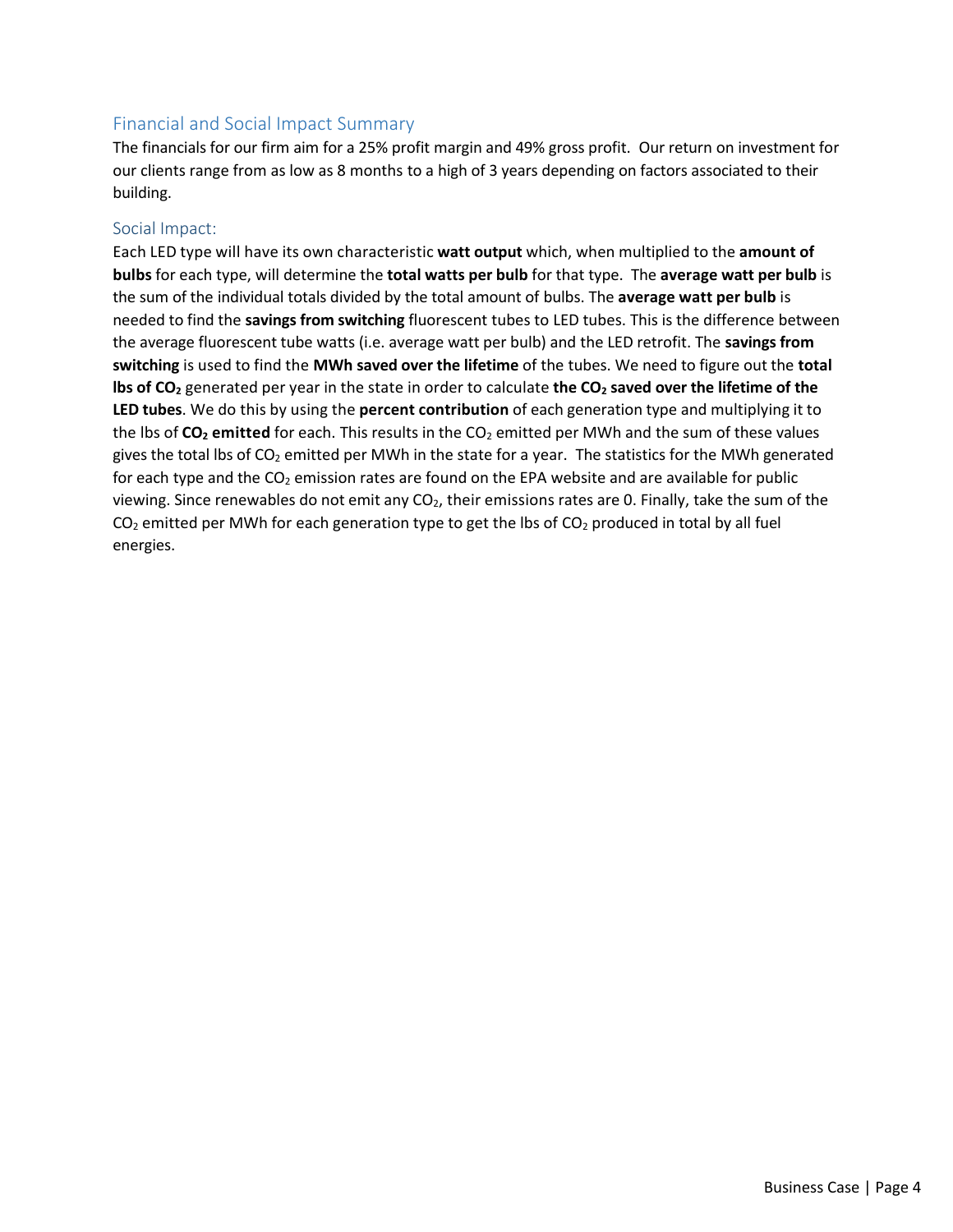#### Management Team

**Indy Nelson (Co-Founder and CEO)** is majoring in Business Administration and Environmental Economics and Policy at the University of California, Berkeley. He is an Eagle Scout that earned all 131 merit badges offered in a multitude of fields, served as an elected Section Chief representing 2,500 members, and responsible for his executive cabinet of 10. He has also served as a supervisor of a 32,000 square foot indoor aquatic facility. Indy is devoted to environmental sustainability and the reduction of carbon emissions.

**Forrest Yeh (Co-Founder and CTO)** is a second year undergraduate at the University of California in Merced studying Bioengineering and Cognitive Science. He currently works as a Resident Assistant on campus at the university and in two research labs, the Mechatronics, Embedded-Systems and Automation (MESA) Lab and Emergence of Communications Neuroscience Lab. Forrest is also a Medical Scribe for Alameda Inpatient Medical and Head Lifeguard at Piedmont Community Pool. In his free time, Forrest enjoys building and fighting Combat robots and he plans to continue to medical school after his undergrad.

**Michael Distad (Co-Founder and CCO)** is a Business Administration major at UC Berkeley Haas. He has over a decade of experience working with customers, and providing solutions to their unique problems. When he is not on road trips or working in the office, he can be found at the ocean, baseball field, or hockey rink

**Alex Todorov (Co-Founder and Executive Advisor)** is a 2014 MBA candidate at Berkeley Haas School of Business focusing on cleantech and entrepreneurship. Prior to businessschool, he worked at Deloitte Consulting as a technology consultant for the financial servicesindustry. He has experience working on cleantech projects for Applied Materials, GE Energy Ventures, Sungevity, and Solair. He has a B.S. in Finance from the University of Maryland College Park.

## Board of Directors

**Jan Novak** is a business leader and educator. Experienced classroom and online educator in a broad range of business courses. Deep functional strengths in business planning and strategy, consumer marketing, international market development, and finance.